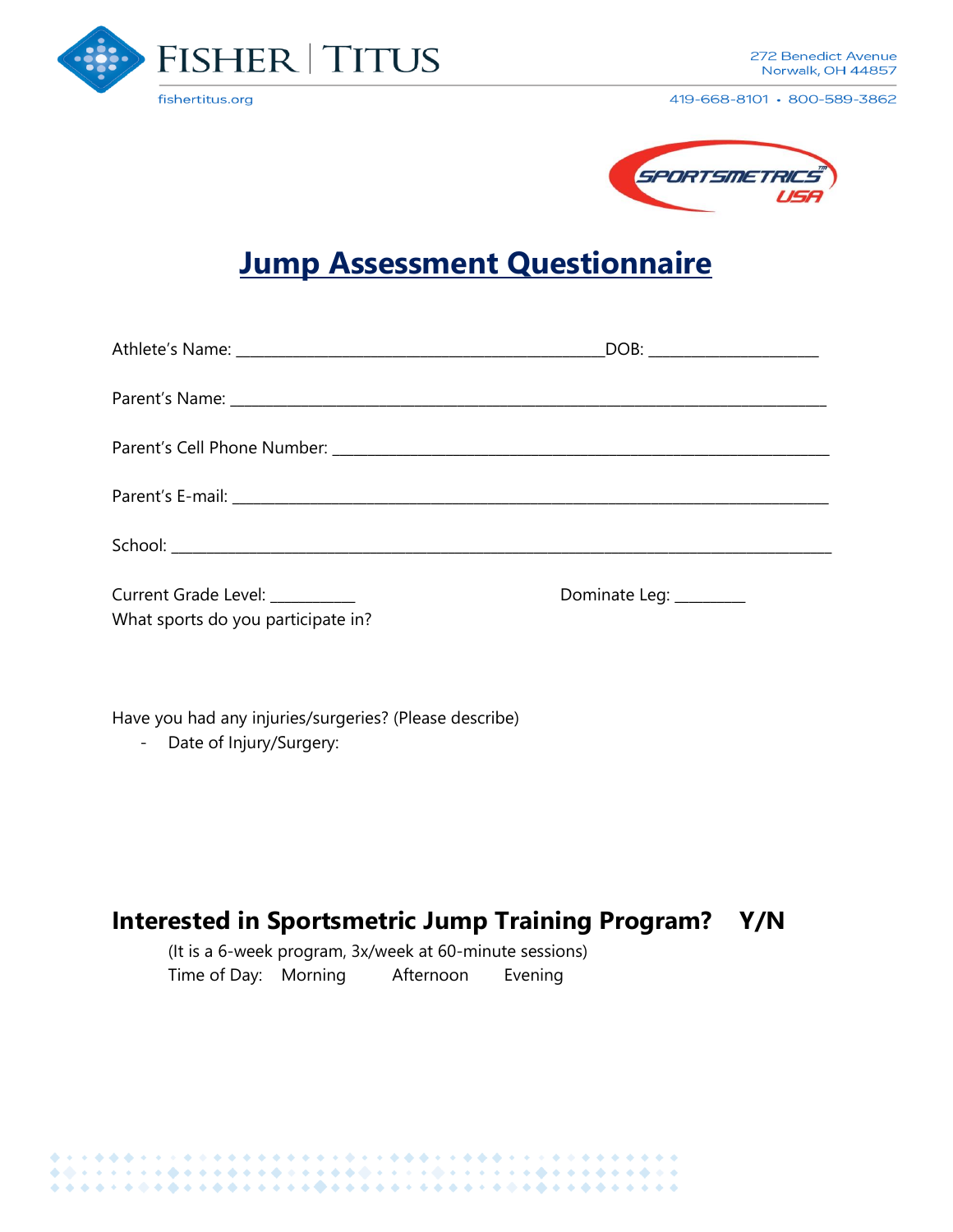

419-668-8101 · 800-589-3862

### CONSENT & RELEASE STATEMENT

#### **ATHLETE NAME** \_\_\_\_\_\_\_\_\_\_\_\_\_\_\_\_\_\_\_\_\_\_\_\_\_\_\_\_\_\_\_\_\_\_\_\_\_\_\_\_\_\_\_\_\_\_\_\_\_\_\_\_\_\_\_\_\_\_\_\_\_\_\_\_\_\_\_\_

Daytime phone: \_\_\_\_\_\_\_\_\_\_\_\_\_\_\_\_\_\_\_\_Email:\_\_\_\_\_\_\_\_\_\_\_\_\_\_\_\_\_\_\_\_\_\_\_\_\_\_\_\_\_\_\_\_\_\_\_\_\_\_\_\_\_\_\_\_

Address: \_\_\_\_\_\_\_\_\_\_\_\_\_\_\_\_\_\_\_\_\_\_\_\_\_\_\_\_\_\_City: \_\_\_\_\_\_\_\_\_\_\_\_\_\_\_\_ State: \_\_\_\_\_\_\_Zip: \_\_\_\_\_\_\_\_

**Sportsmetrics Sports Injury Prevention Test**

Fisher- Titus professionals, who are certified by Cincinnati Sportsmedicine Research and Education Foundation and Cincinnati Sportsmedicine and Orthopaedic Center, are prepared to assist your athletes in preventing knee injury and enhancing performance utilizing the extensive training and licensed software package from the Cincinnati Sportsmedicine Research and Education Foundation. Prior to participating in testing and/or training, it is important that you and your parent/legal guardian read, understand, and sign this consent & release statement.

#### **INFORMED CONSENT:**

The Sports Injury Prevention Test is composed of various evaluations of knee anatomy, strength, flexibility, function and agility. It is recommended that you have a physical examination performed by your primary care or sports medicine physician within the past year. **If you are presently under a physician's care for an injury, you will need a letter from the physician stating you may participate in testing.** We reserve the right to deny your participation if we feel it may put you at risk based on your history, results of the evaluation, or results that arise during the course of training. Criteria for patient participation in testing include: **pain free and full ROM, no knee or ankle instability, no swelling, no patellofemoral pain, and no anterior knee pain**.

#### **LIABILITY RELEASE:**

By signing this document, you 1) expressly represent that you are in good health and are capable of full participation in rigorous physical activity; 2) agree to assume all risk of personal injury while attending and participating in this program; and 3) are acting for yourself, your heirs, personal representatives, and assigns, you release Fisher Titus and any of its staff from any loss or liability whatsoever for any accident or injury, fatal or otherwise, which may result directly or indirectly from your involvement with this program. As the parent or guardian of the child participating in this program, I indemnify and hold harmless Fisher Titus against any future claims.

#### **MEDICAL RECORD RELEASE:**

This is a cash only based services which includes ONE copy of the before and after report and pictures of the athlete sent to the email address YOU provided above. It is important that you download this for future safe keeping. This service is **not** part of the Fisher Titus medical record.

#### **PHOTOGRAPH RELEASE:**

By signing below, you are giving consent to have the participant's photographs published or utilized by Fisher- Titus for educational, promotional, or informational purposes. You are also giving consent that videos and reports may be shared with Cincinnati Sportsmedicine Research and Education Foundation and Cincinnati Sportsmedicine and Orthopaedic Center in their ongoing research. Photographs may be used by other news media with the knowledge and permission of Fisher Titus.

#### **OTHER:**

 I am not currently under the care of a physician for any known injury and consent to testing without medical examination and physician approval.